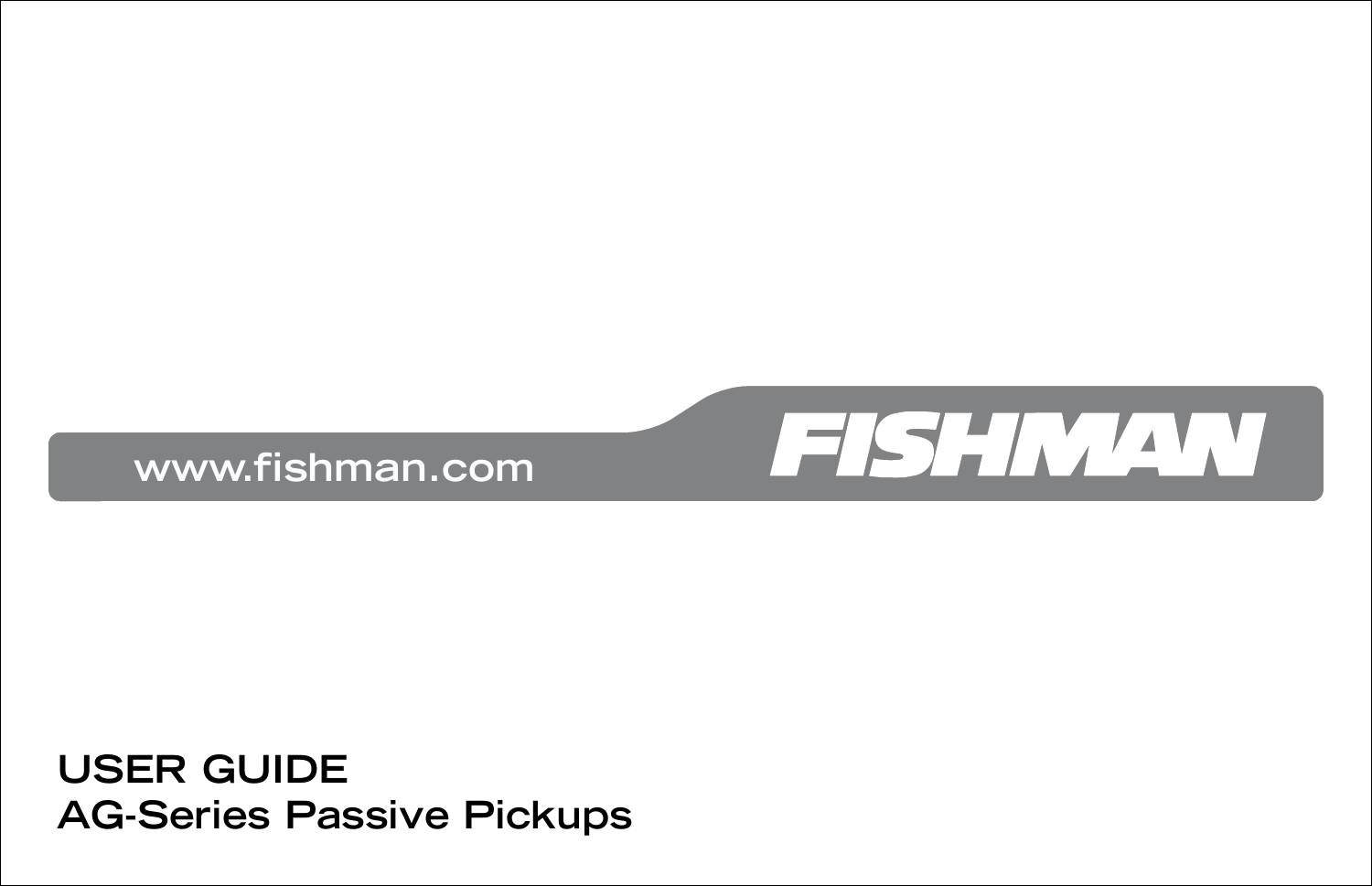## Welcome **Welcome**

Thank you for making Fishman a part of your acoustic experience. We are proud to offer you the finest acoustic amplification products available; high-quality professional-grade tools which empower you to sound your very best.

## Troubleshooting **Troubleshooting**

Installation by a qualified professional is strongly recommended.

Should you have any problems, please check with your installer or refer to the online installation guide for this product. Technical support, troubleshooting tips and installation information can be found at http://www.fishman.com/support/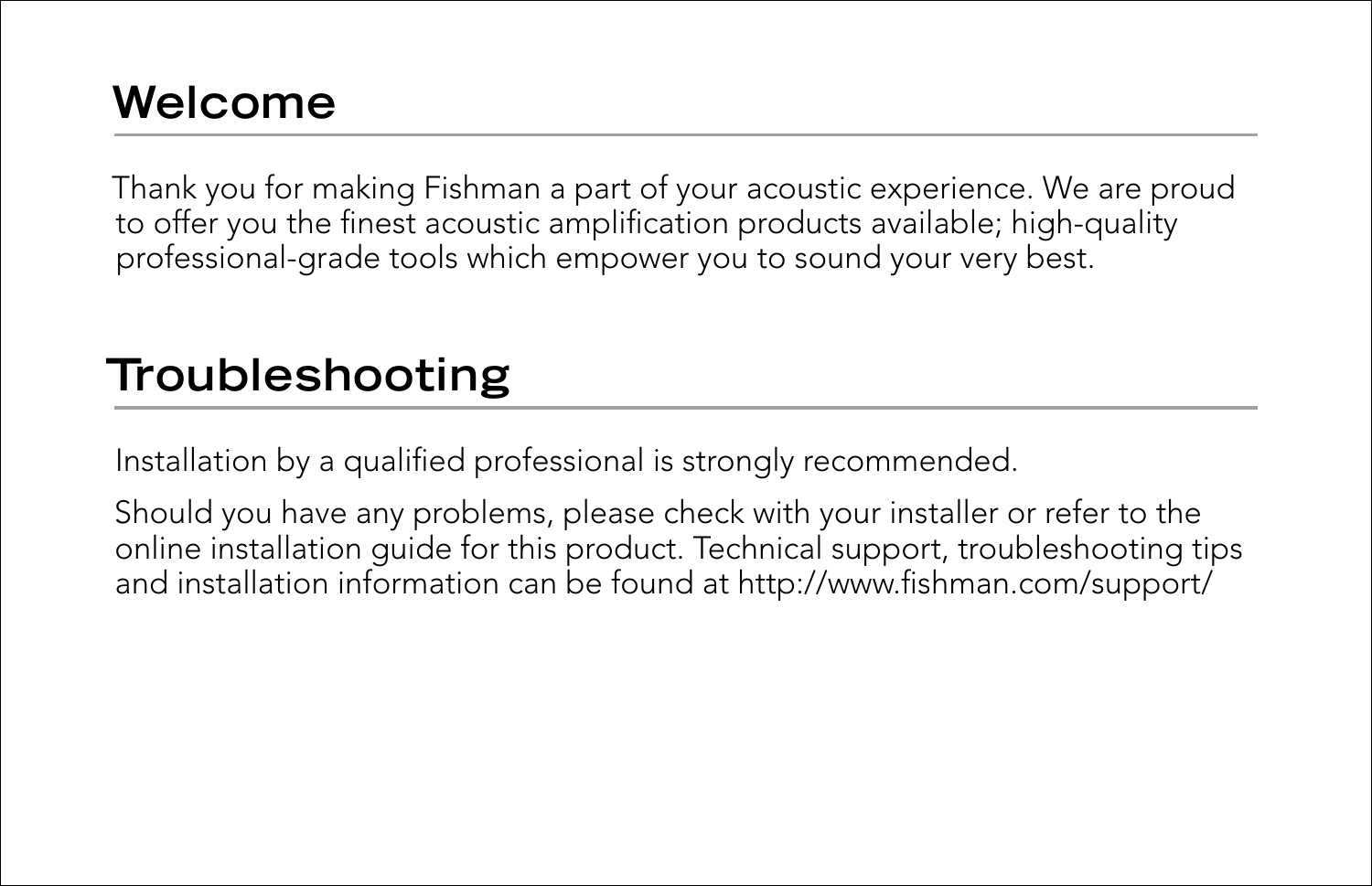## **Pickup Formats**

**AG-125 •** .125" (3.2 mm) Width • 2.125" String Spacing The AG-125 is suitable for most instruments with string spacings from 2.075" (52.7 mm) to 2.175" (55.3 mm)

**AGX-125 •** .125" (3.2 mm) Width • 2.3125" String Spacing The AGX-125 is suitable for most 6 and 12-string instruments with E to E string spacings from 2.262" (57.4 mm) to 2.362" (59.9 mm)

**AG-094 •** .094" (2.3 mm) Width • 2.125" String Spacing The AG-094 is suitable for most instruments with string spacings from 2.075" (52.7 mm) to 2.175" (55.3 mm)

**AGX-094 •** .094" (2.3 mm) Width • 2.3125" String Spacing The AGX-094 is suitable for most 6 and 12-string instruments with E to E string spacings from 2.262" (57.4 mm) to 2.362" (59.9 mm)